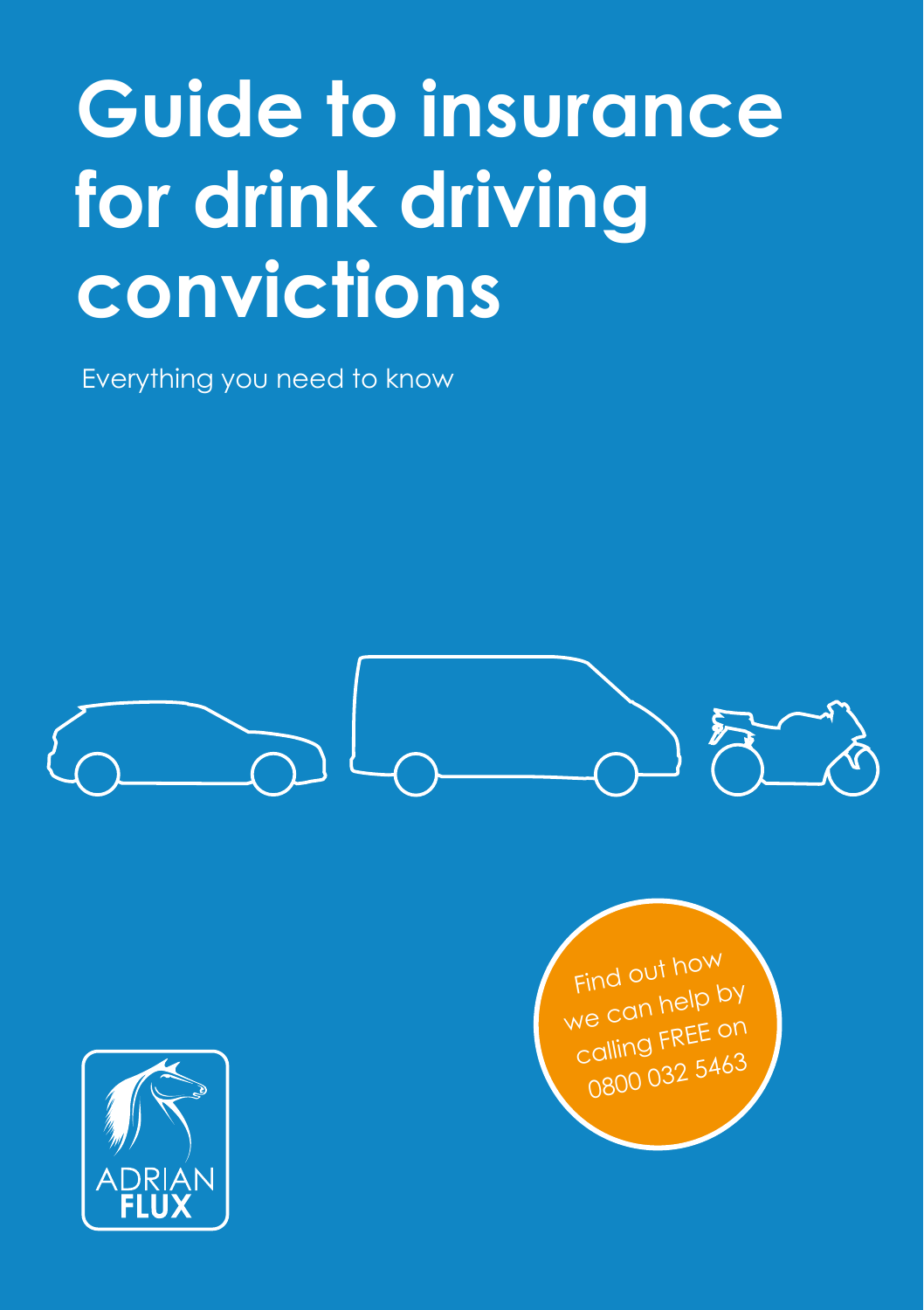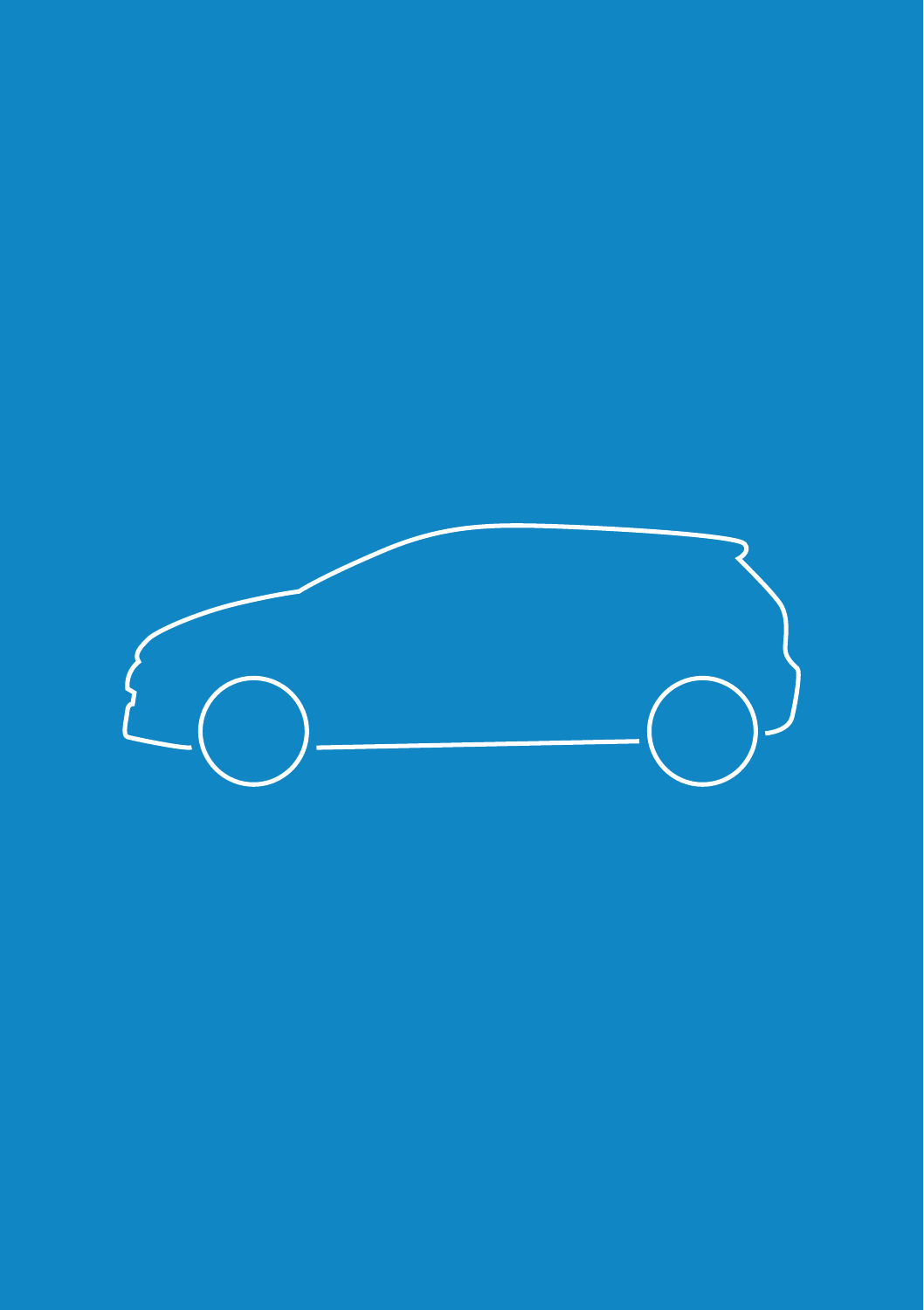## **Contents page**

| <b>Chapters</b>                 | Page No.  |
|---------------------------------|-----------|
| <b>Introduction</b>             | 4         |
| What is the law?                | $5 - 6$   |
| - Law                           | $-5$      |
| - Guide to units                | 6         |
| <b>Convictions</b>              | $7 - 9$   |
| - Sentencing                    | 7         |
| - Rehabilitation courses        | 9         |
| - Implications of conviction    | 9         |
| <b>Getting back on the road</b> | $10 - 12$ |
| - Medical                       | 10        |
| - CDT test                      | 11        |
| - Temp driving licence          | 12        |
| <b>Car Insurance</b>            | $12 - 15$ |
| - Insurers                      | 12        |
| - Premium factors               | 13        |
| - Disclosing                    | 13        |
| - Schemes                       | 14        |
| - Money saving tips             | 15        |
| <b>Further information</b>      | 16        |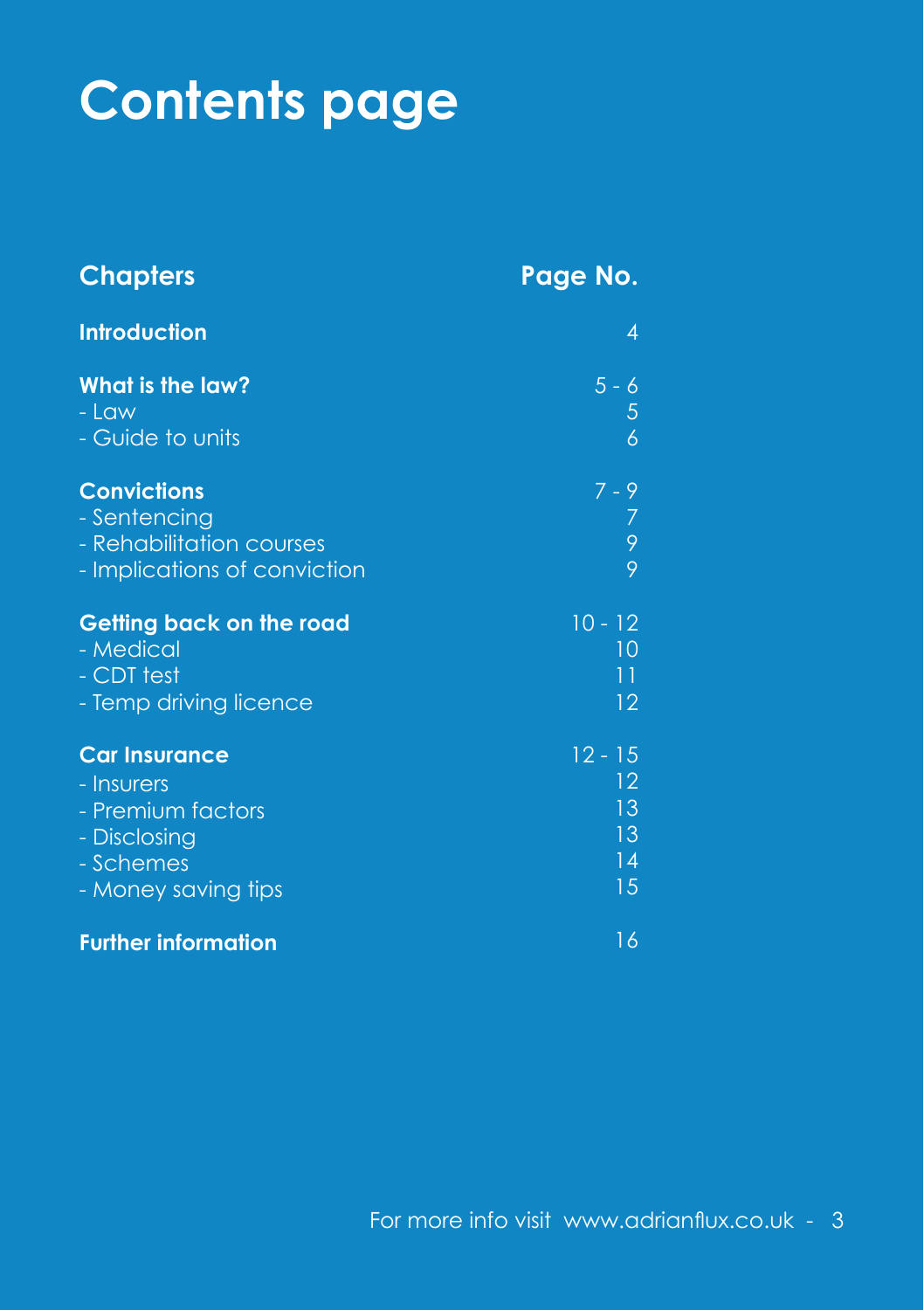

#### **Introduction**

If you've been convicted of a drink driving offence, you may be wondering how easy it is to get back on the road. Will your insurance premium increase? Who will actually insure you? It can be a minefield but this guide from Adrian Flux, a specialist insurance broker, aims to clear up any questions you have and get you back on the road.

Whether you have been convicted, are waiting for a court date, or are looking to help a friend or relative, we've got all you need to know about the law, steps to get back behind the wheel or in the saddle and how you can still find affordable insurance.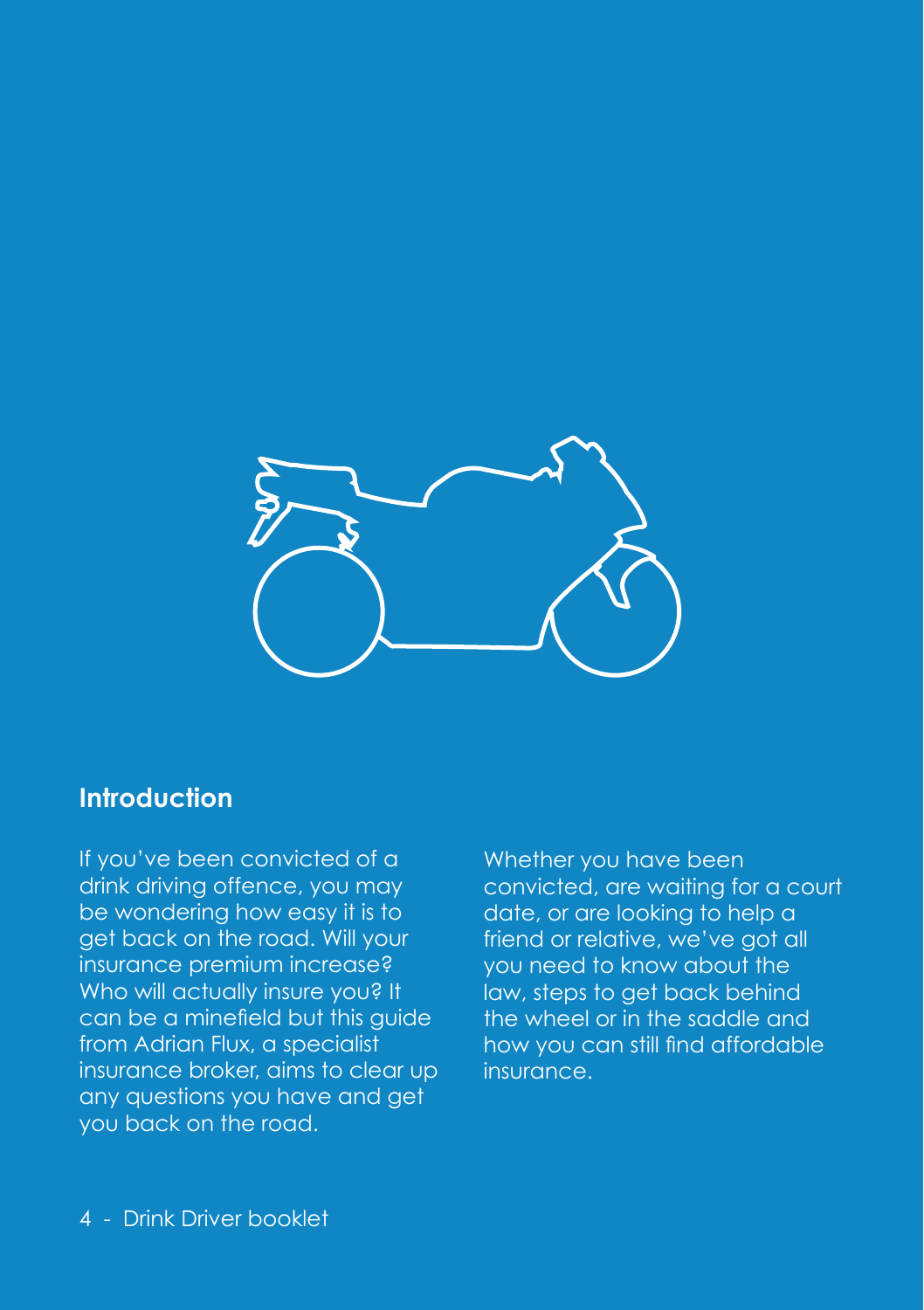## **What is the law on drink driving?**

### **Drink driving laws in the UK**

There are strict alcohol limits for drivers, but it is impossible to quantify this in terms of drinks or units. The effect of alcohol varies for each person, depending on an individual's gender, weight and metabolism, as well as the type and amount of alcohol being drunk, stress levels and what has been eaten recently.

The legal BAC (blood alcohol content) limit for drivers in England, Wales and Northern Ireland is:

- 35 micrograms per 100ml of breath **•**
- 80 milligrams per 100ml of blood **•**
- 107 milligrams per 100ml of urine **•**

For Scotland the limit is lower:

- 22 micrograms per 100ml of breath **•**
- 50 milligrams per 100ml of blood **•**
- 67 milligrams per 100ml of urine **•**

It's important to note that you can't drive anywhere in the UK if you've been banned by any UK court because of drink driving.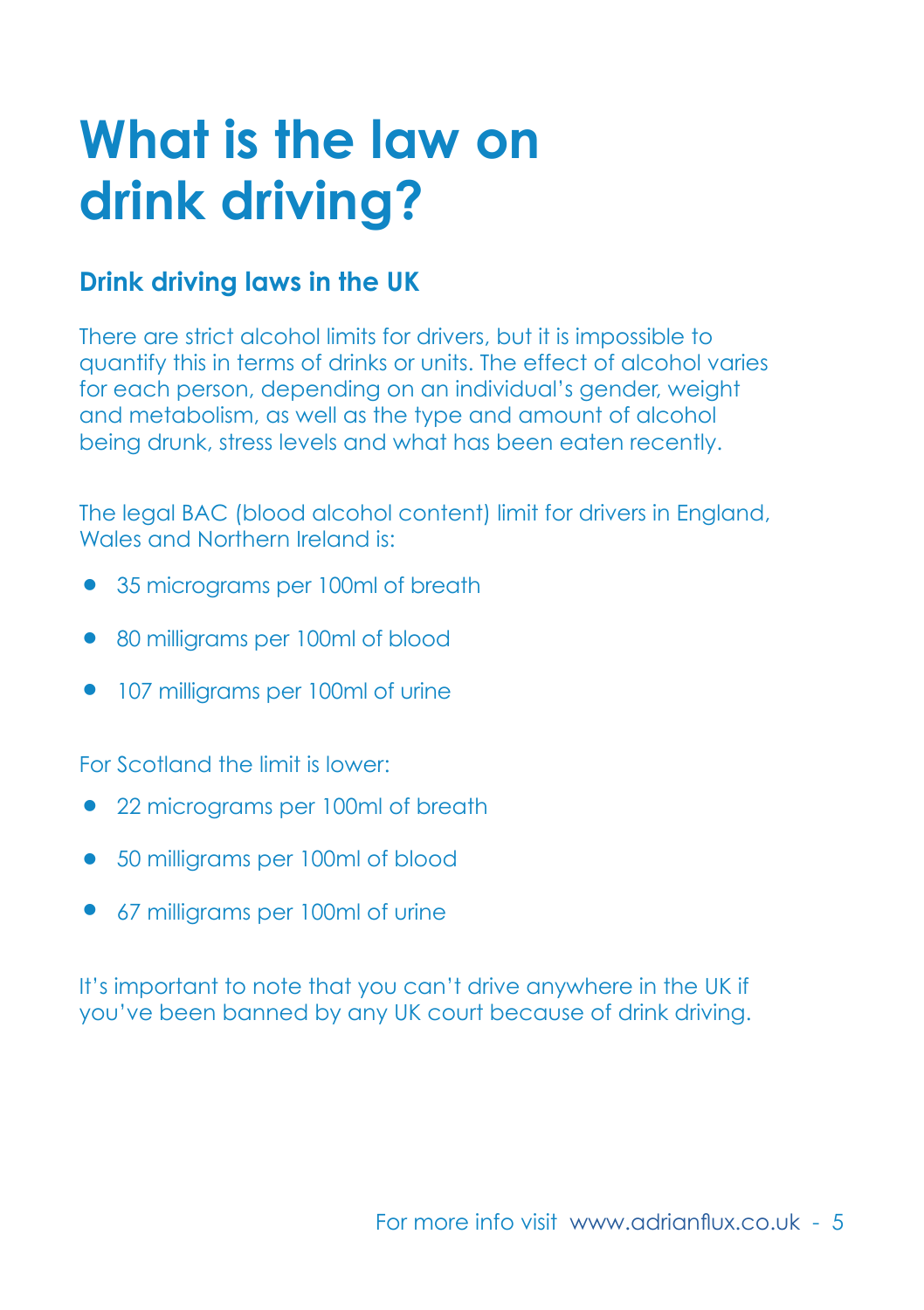#### **A guide to units**

The Department of Health recommends that to reduce risk of harming your health if you drink regularly most weeks:

- men and women should not regularly drink more than 14 units a week
- spread your drinking over three days or more if you drink as much as  $\frac{1}{4}$  units a wook much as 14 units a week

Fourteen units is equivalent to six pints of average strength beer or 10 small glasses of low strength wine.

#### **What is a unit?**

One unit is 10ml or 8g of pure alcohol and takes the average adult around one hour to process. The number of units in a drink varies depending on the size of the drink and its strength. So one pint of strong lager contains 3 units of alcohol, whereas the same volume of standard lager has just over 2 units.

Use these quick guides to work out what units are contained in a pint of beer or glass of wine.

As we've discussed, however, it's important to remember not everyone is affected by alcohol the same way. There is no guaranteed way of drinking and staying under the limit as the

amount of alcohol you'd need to drink to be considered over the limit varies from person to person, depending on factors such as weight, gender and metabolism.

In some circumstances, even one pint of standard strength lager can put you over the limit, so if you are driving it is better to not drink anything at all.

There are some circumstances where an affordable home breathalyser kit may be of some use, such as to check in the morning if any alcohol you've drunk the previous night is still in your system. These kits are not 100% accurate and if you are in any doubt, you should not drive.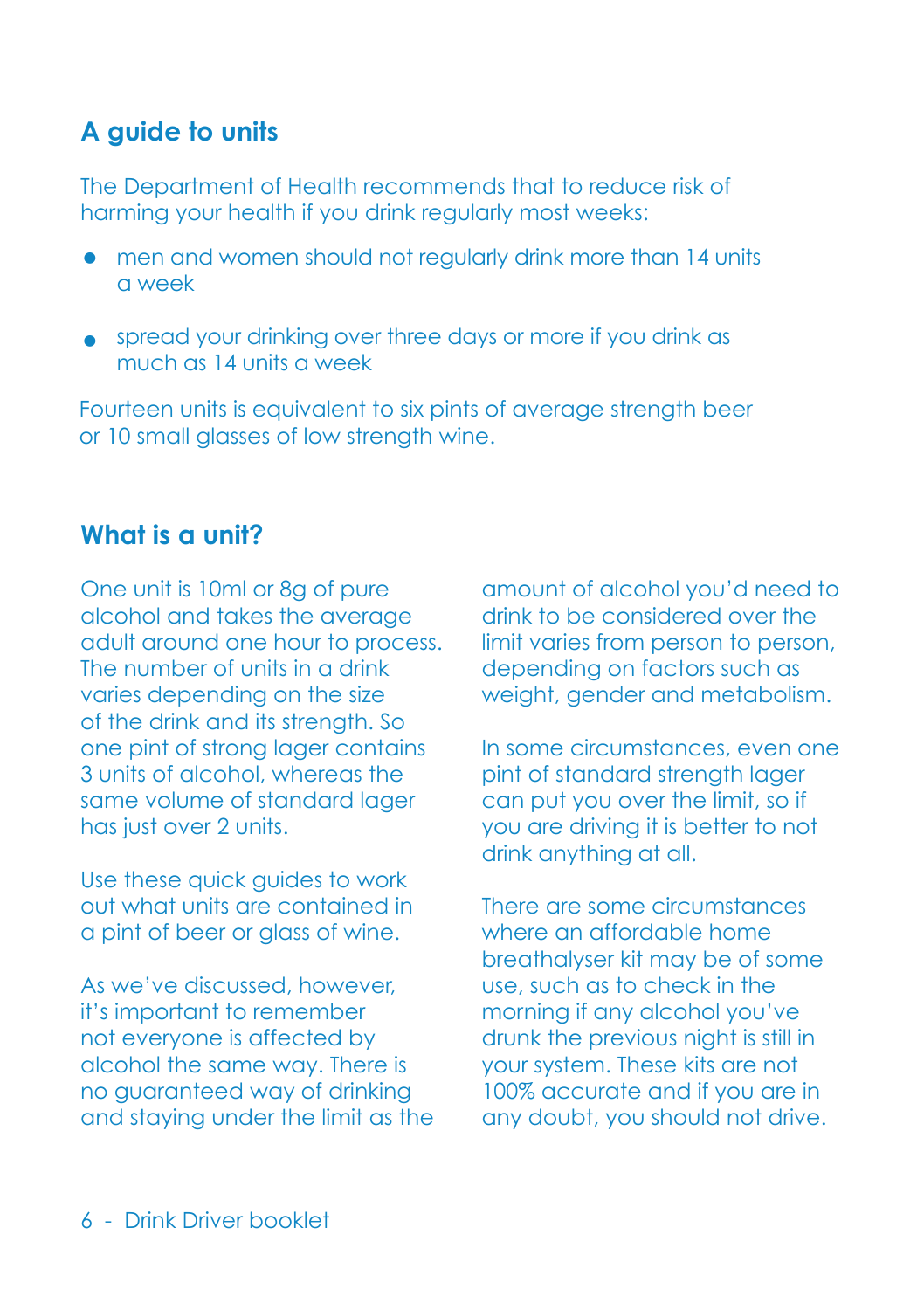## **Convictions**

### **Sentencing**

If you are caught drink driving, the possible conviction depends on which offence you've been charged with. There are a number of offences that you can be arrested for, including causing death by careless or inconsiderate driving while under the influence of drink or drugs, failing to provide a specimen or attempting to drive when unfit to drive through drink or drugs.

The outcome of being caught drink driving can depend on whether you're charged "with excess alcohol" or "unfit through alcohol". You can be deemed unfit to drive without a specimen if the police have reason to

believe you were driving after consuming alcohol or drugs. You can also be charged if you were "in charge" of a motor vehicle. Being in charge can include having keys to the vehicle, having intention to take control of the vehicle or simply being near the vehicle.

It's important to be aware of the penalties if found guilty of drink driving as the consequences can be severe. The magistrates who hear your case will decide the actual penalty but the following are all possible scenarios. You may also be offered the chance to take a drink-drive rehabilitation course, which can reduce your ban.

Turn over to see the table of drink driving offences and convictions

> learn more about convictions on the next page

For more info visit [www.adrianflux.co.uk](http://www.adrianflux.co.uk) - 7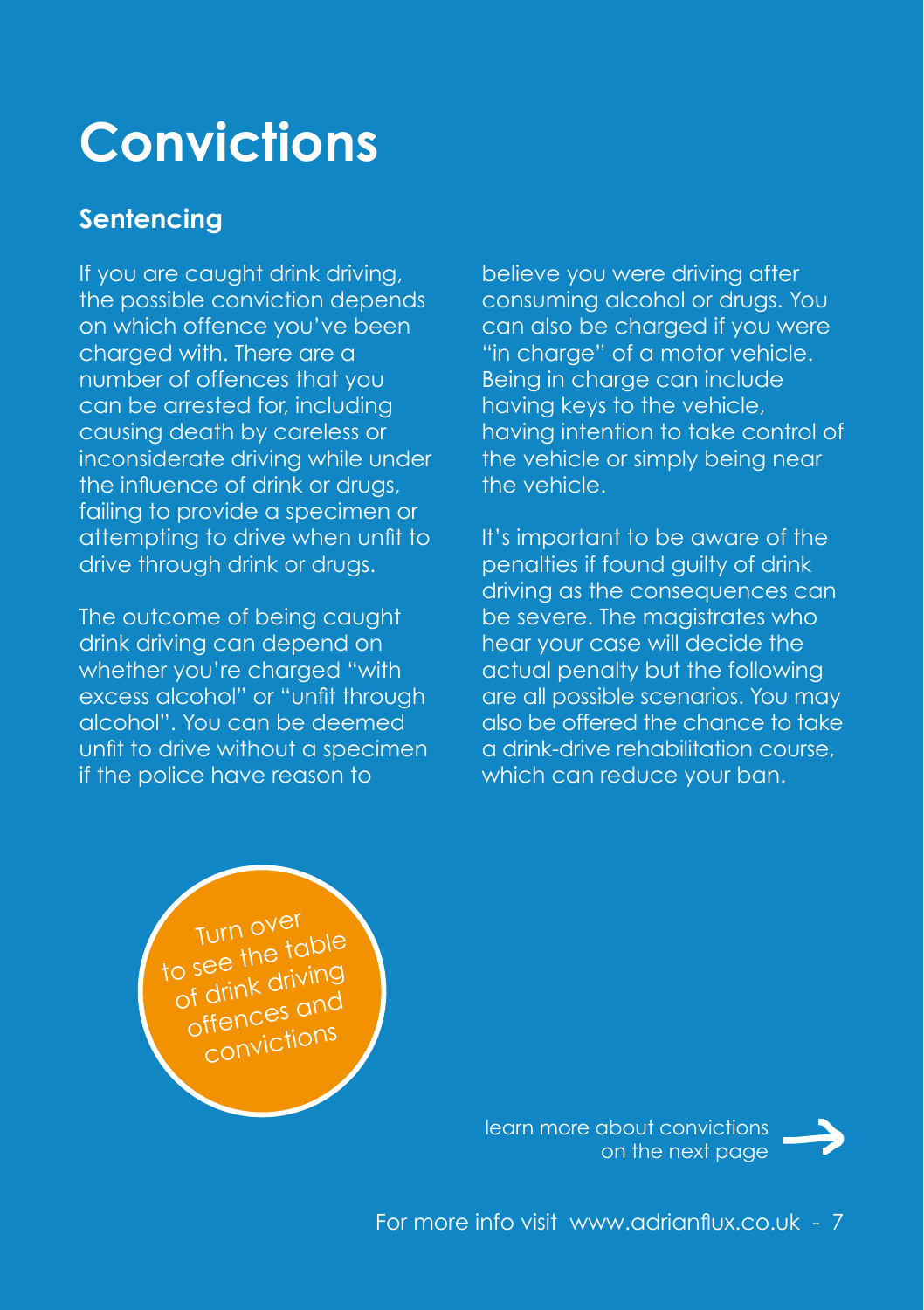



| <b>Offence</b>                                                                                          | Maximum prison<br>sentence & fine              | <b>Disqualification</b>                                                             |
|---------------------------------------------------------------------------------------------------------|------------------------------------------------|-------------------------------------------------------------------------------------|
| Causing death by careless<br>or inconsiderate driving<br>while under the influence<br>of drink or drugs | 14 years<br>in prison<br><b>Unlimited fine</b> | 2 years minimum<br>driving ban and<br>extended retest<br>before licence<br>returned |
| Driving or attempting to drive<br>when unfit to drive through<br>drink or drugs                         | Six months<br>in prison<br>£5,000 fine         | Minimum 1 year                                                                      |
| Driving or attempting to<br>drive with excess alcohol in<br>breath/blood/urine                          | Six months<br>in prison<br>£5,000 fine         | Minimum 1 year                                                                      |
| Failing to provide a specimen<br>of breath, blood or urine for<br>analysis or laboratory test           | Six months<br>in prison<br>£5,000 fine         | Minimum 1 year                                                                      |
| Being in charge with excess<br>alcohol in breath/blood/urine<br>or while unfit through drink            | Three months<br>in prison<br>£2,500 fine       | Possible                                                                            |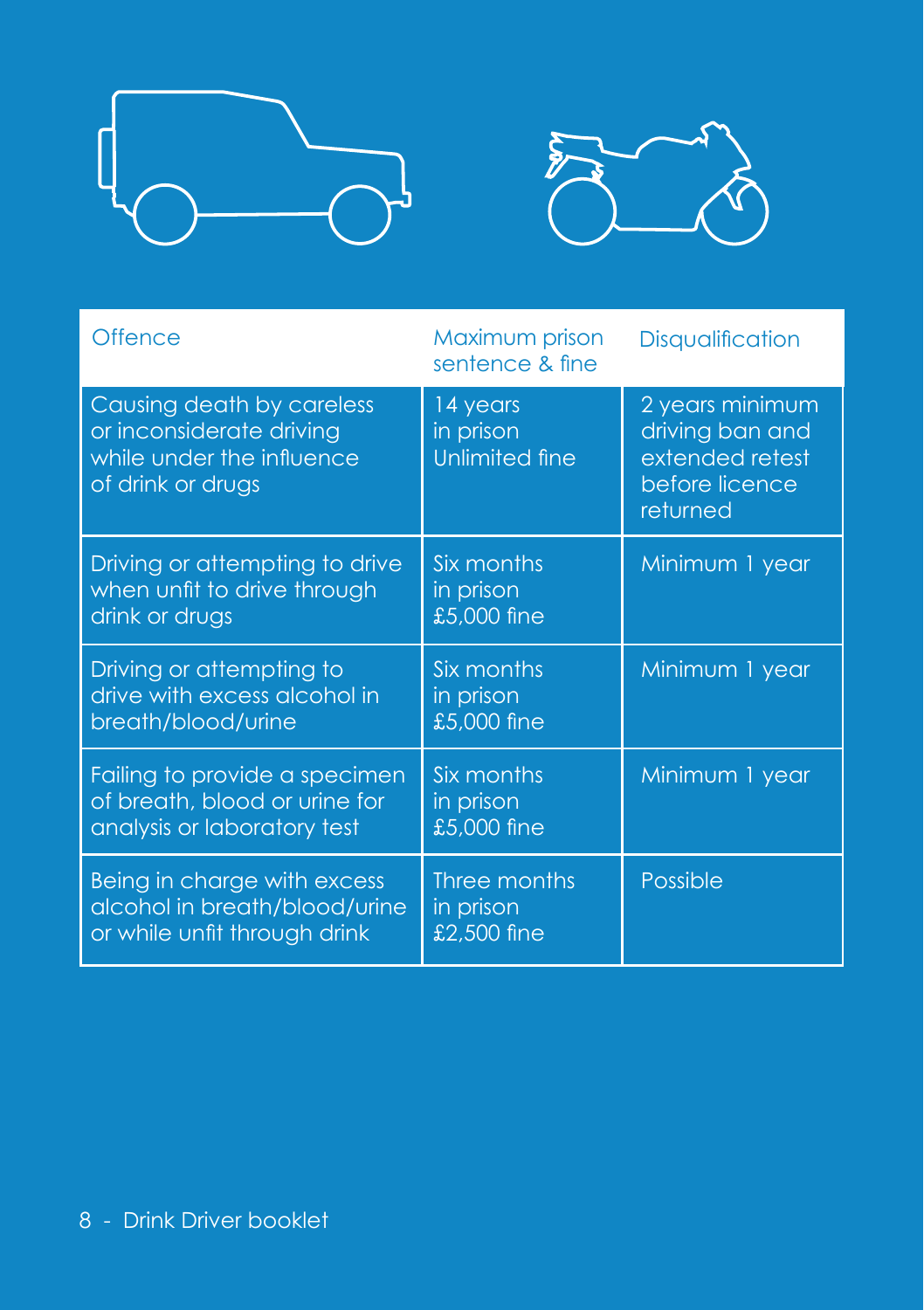



The court may offer you the choice of taking a drink drive rehabilitation course if you've been banned from driving for 12 months or more.

Completion of the course will result in a reduction in your ban of up to 25 per cent, and could also lead to cheaper insurance premiums.

A fee of up to £250 may be charged to take the course, which uses presentations, videos, group exercises and discussions in subjects including alcohol education, impact on health, responsible driving, the law, sentencing, and victims.

Research carried out by the Department of Transport has shown that people convicted of drink driving who attend a rehabilitation course are 2.6 times less likely to reoffend.

Find your nearest drink drive rehabilitation course here.



#### **Implications of a conviction**

Although drink driving isn't a life sentence, there are long-term consequences associated with having a criminal record, such as difficulty hiring a car, van or motorbike and travelling to certain countries. You may also encounter increases in your insurance premium as your risk factor is considered higher, and find that certain insurers will not cover your vehicle.

Adrian Flux and Bikesure are specialist insurance brokers that offer bespoke quotes for convicted drink drivers. We treat each customer as an individual and aim to provide customers with a fair and reasonable quote for their car, van or motorcycle insurance. Motorists who have already served a driving ban are often more conscious of the effects of being convicted of a further motoring offence, as the results might be catastrophic for them and their family. We take this into account in order to calculate a fair insurance premium.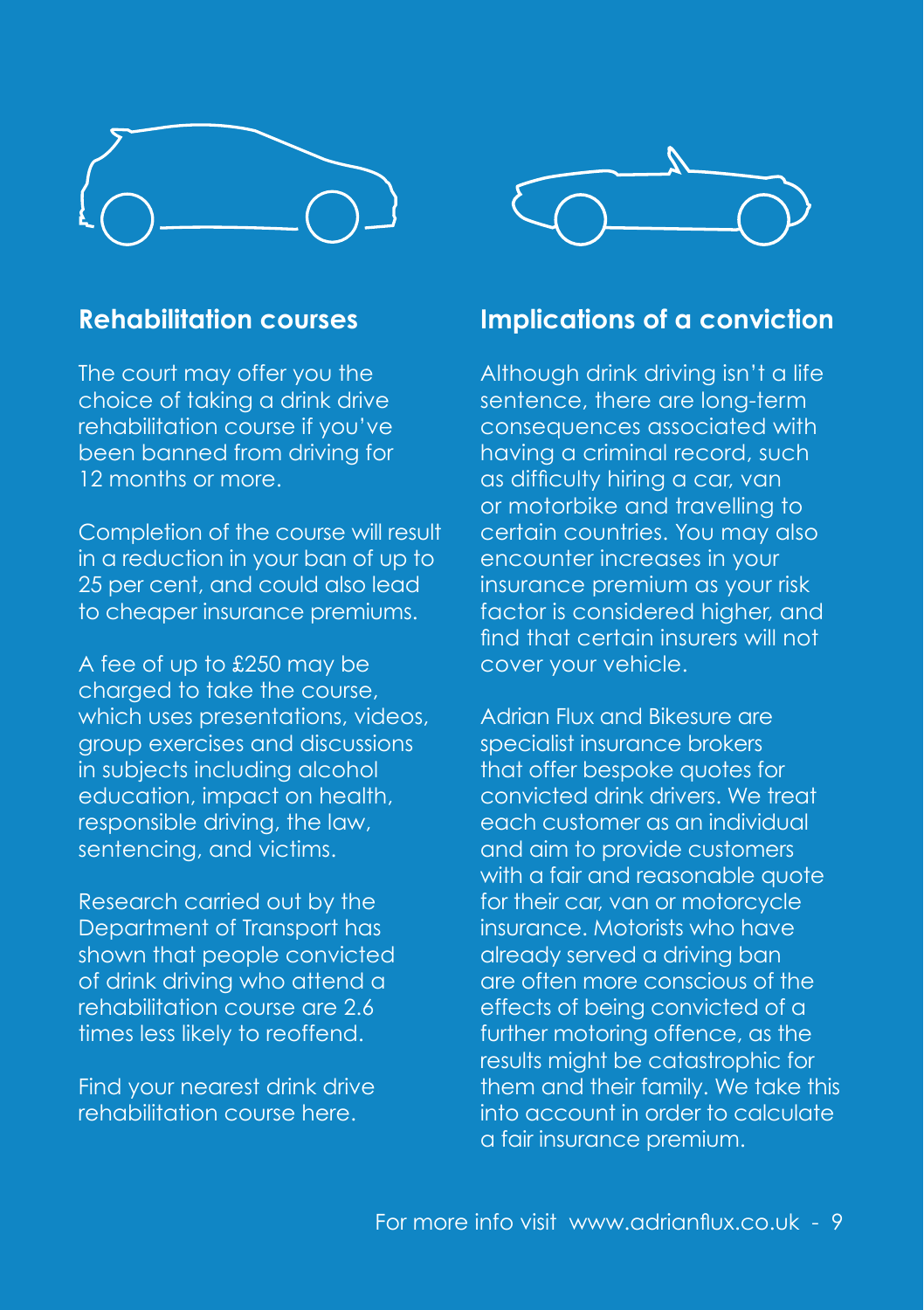## **Getting back on the road**

### **Medical**

Before you get your licence back you must have a medical examination to prove you're fit to drive. The DVLA will write to inform you with necessary information roughly 90 days before your ban ends. This will include information about re-applying for your licence and arranging a medical.

The medical examination lasts for about 30 minutes and will include:

- A questionnaire about your medical history and use of alcohol **•**
- A physical examination **•**
- A Carbohydrate Deficient Transferrin (CDT) Test (blood test) **•** to check for signs of alcohol abuse

You'll have to pay for your medical examination and you may even be required to retake your theory test in order to get back on the road.

### **Carbohydrate Deficient Transferrin (CDT) Test**

The CDT blood test has replaced previous liver function tests as the DVLA's sole assessment for evaluating alcohol misuse or abuse amongst high-risk offenders. The CDT test results operate using a traffic light system of green, amber and red, which will correspond to a range of %CDT cut off levels to identify alcohol consumption.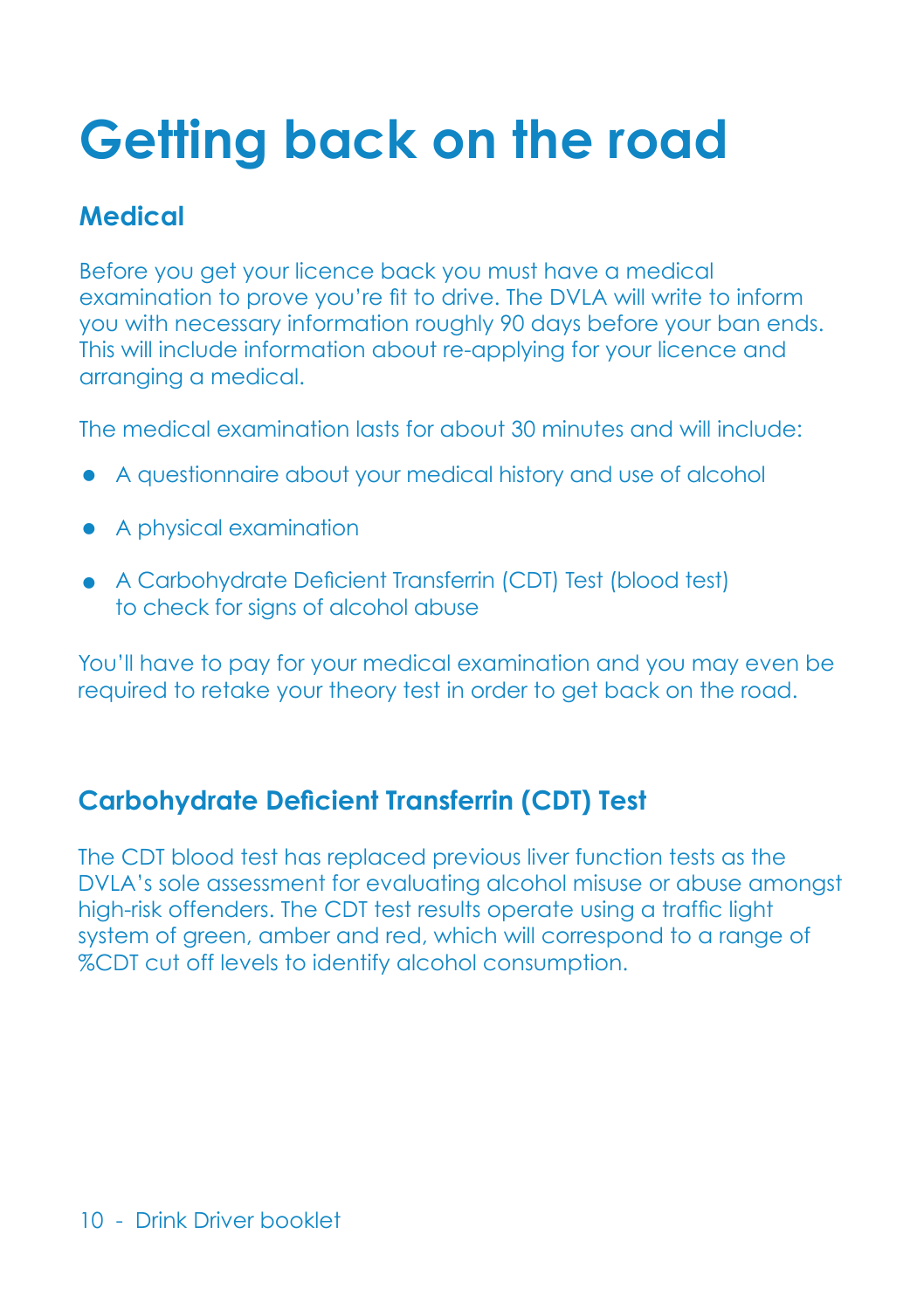#### The CDT should result in 1 of three scores:



#### **Above 3%**

A CDT level greater than 3% indicates that you're dependent on alcohol and will be refused a licence.

#### **Between 2.3 and 2.9%**

If your CDT level falls within this range, you'll be identified as someone who may drink to excess or binge drinks regularly. This will trigger further enquiries with your GP before a licensing decision is made.



#### **Under 2.2%**

A CDT level of less than 2.2% is considered within the normal range and indicates no excessive alcohol intake. If your CDT level falls within this range, you'll be eligible for a licence.

#### **Failing a CDT Test**

If you fail the test and your application is refused, you will be notified of the result and informed as to how to proceed depending on the reason you failed the test.

If the refusal was due to alcohol misuse then a minimum period of six months controlled drinking or abstinence must be attained. You must also demonstrate normal blood parameters.

If the refusal was due to alcohol dependence then you must pass a one-year period free of alcohol problems (complete abstinence is usually required in this instance). Demonstration of normal blood parameters may also be required.

If you're refused a licence, your doctor or GP will have to submit acceptable medical reports before you're able to take the CDT test again.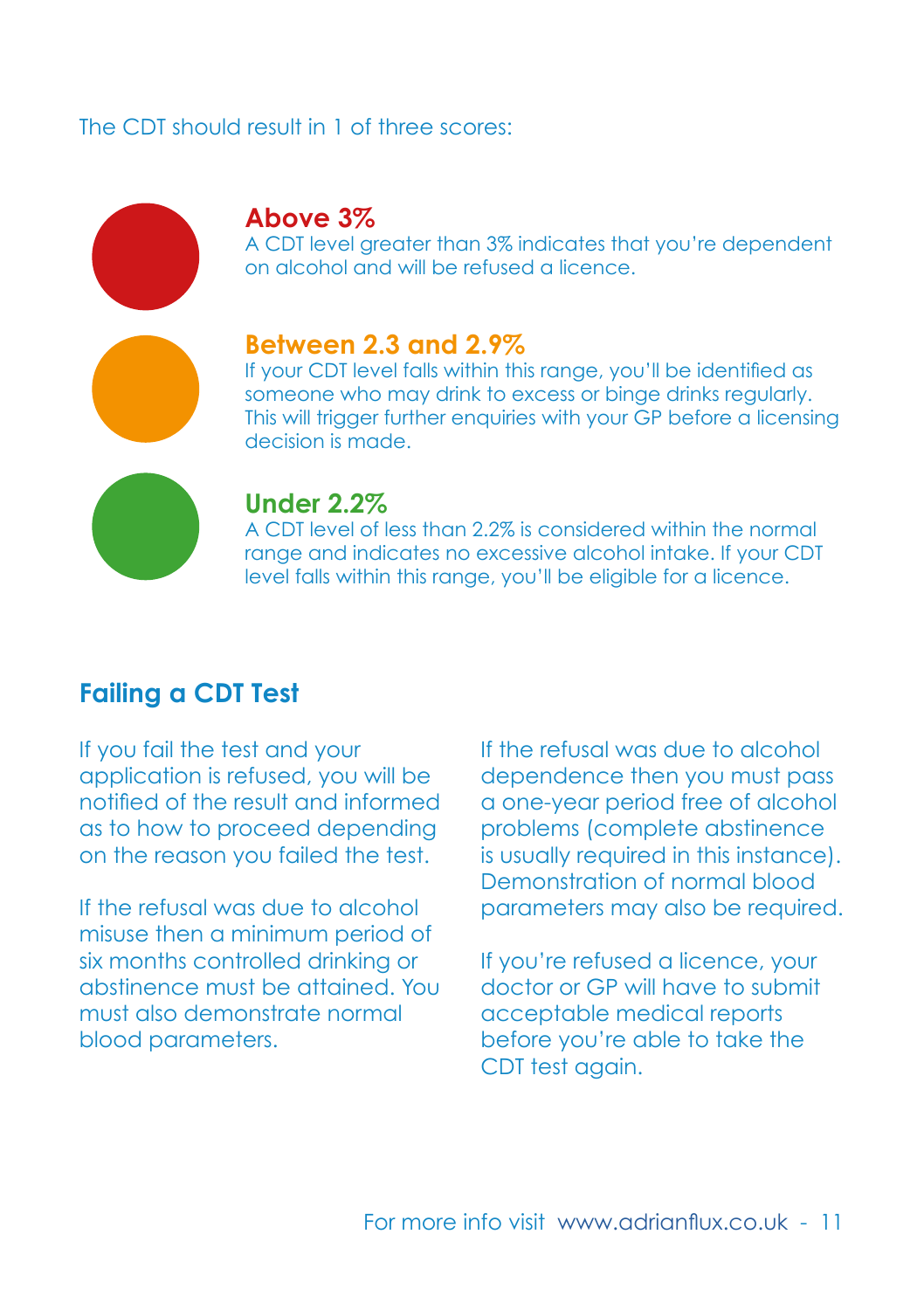#### **Temporary driving licence**

In some cases, you may only be granted a temporary driving licence. These can be valid for 1, 2 or 3 years.

A temporary licence will usually be issued when alcohol misuse or dependency is uncertain and/ or if you have a history or alcohol misuse or dependency.

You may encounter difficulties finding an insurer when driving with a temporary licence. Specialist insurance brokers like Adrian Flux and Bikesure understand how difficult this can be, and offer insurance for convicted drivers in a range of situations.



## **Insurance**

If convicted of drink driving, many insurance companies will increase your premium or refuse to insure you. Thanks to specialist insurance brokers like Adrian Flux and Bikesure, there's no need to worry. We are here to help at a

difficult time and understand you want to get back on the road in the most stress-free, affordable way possible.

For a free quote call 0800 032 5463.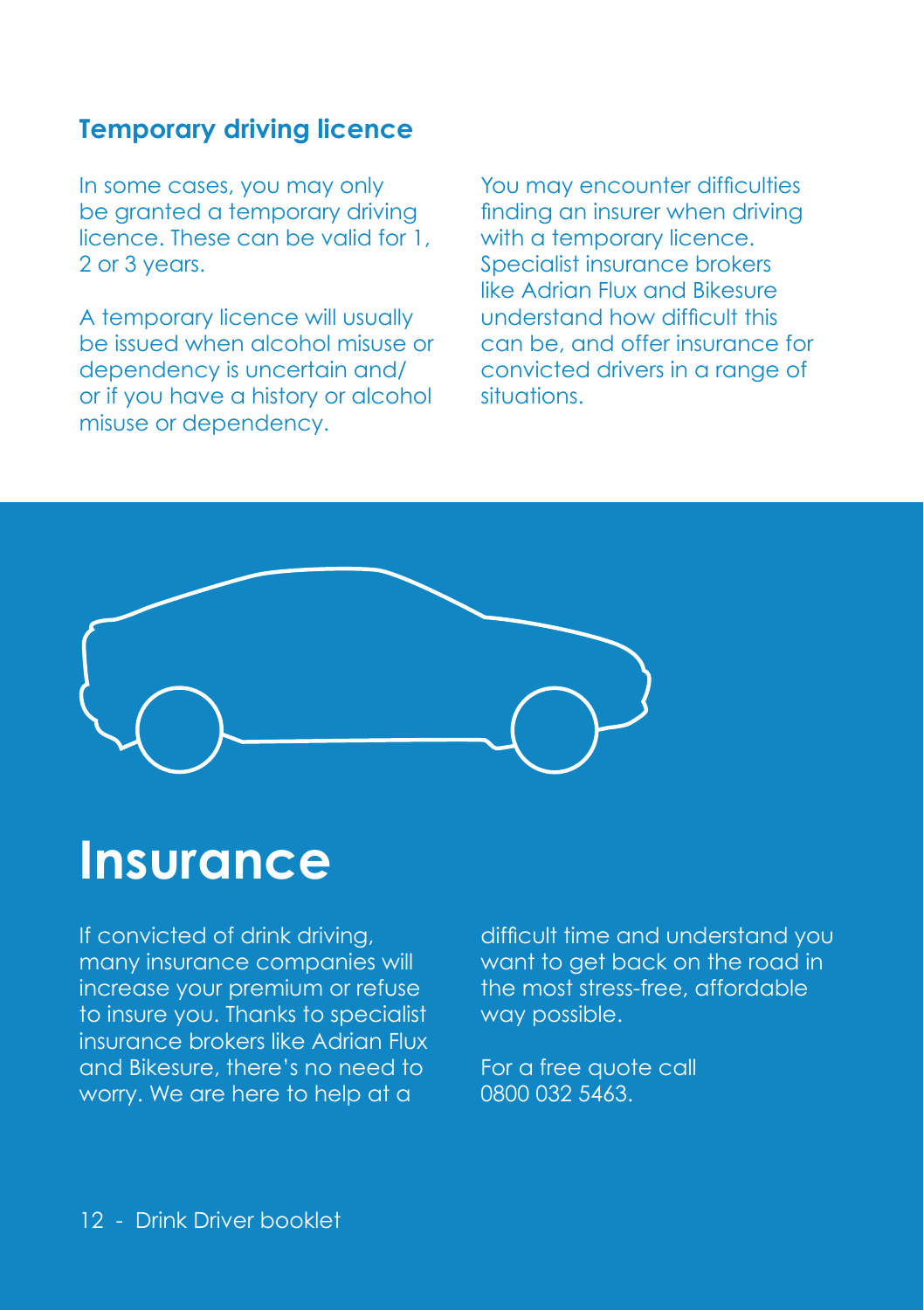#### **Factors in your insurance premium**

If you have a motoring conviction, many insurers will see you as a risk and are likely to increase your premium. But how much your premium increases by depends on:

- The type of conviction **•**
- The company's conviction policy **•**
- Vehicle type
- Your age **•**

Adrian Flux and Bikesure have extensive experience with helping convicted motorists and appreciate that a driver's past is not necessarily indicative of how they may behave in the future. We understand that having a previous conviction can make motorists more aware of the consequences, and therefore a safer driver.

As experts in finding cover for all types of specialist and unusual situations, our quotes department can arrange fair insurance cover for your vehicle, whatever your history.

#### **What do you have to disclose?**

When you take out an insurance policy, it's vital that you're completely honest with the insurer. In order for us to give you an accurate quote we need to know all relevant and correct information about your driving history. If you're found to have lied about any details, your policy may be invalidated.

Under the Road Traffic Act 1998 it is an offence to withhold any information that might be considered relevant, or to make false statements in an attempt to gain insurance.

You have a duty to inform your insurance company of all "material facts". Material facts are facts so important that they will change the premium offered to you. You should reveal material facts even if you're not asked about them. Unspent convictions, for example, are regarded as material facts, as are the make and model of vehicle, your occupation, age, and address.

With regards to drink driving, exactly what you have to disclose to your insurer may change from company to company. Check their terms and conditions, and if in doubt, call them.

continues on the next page

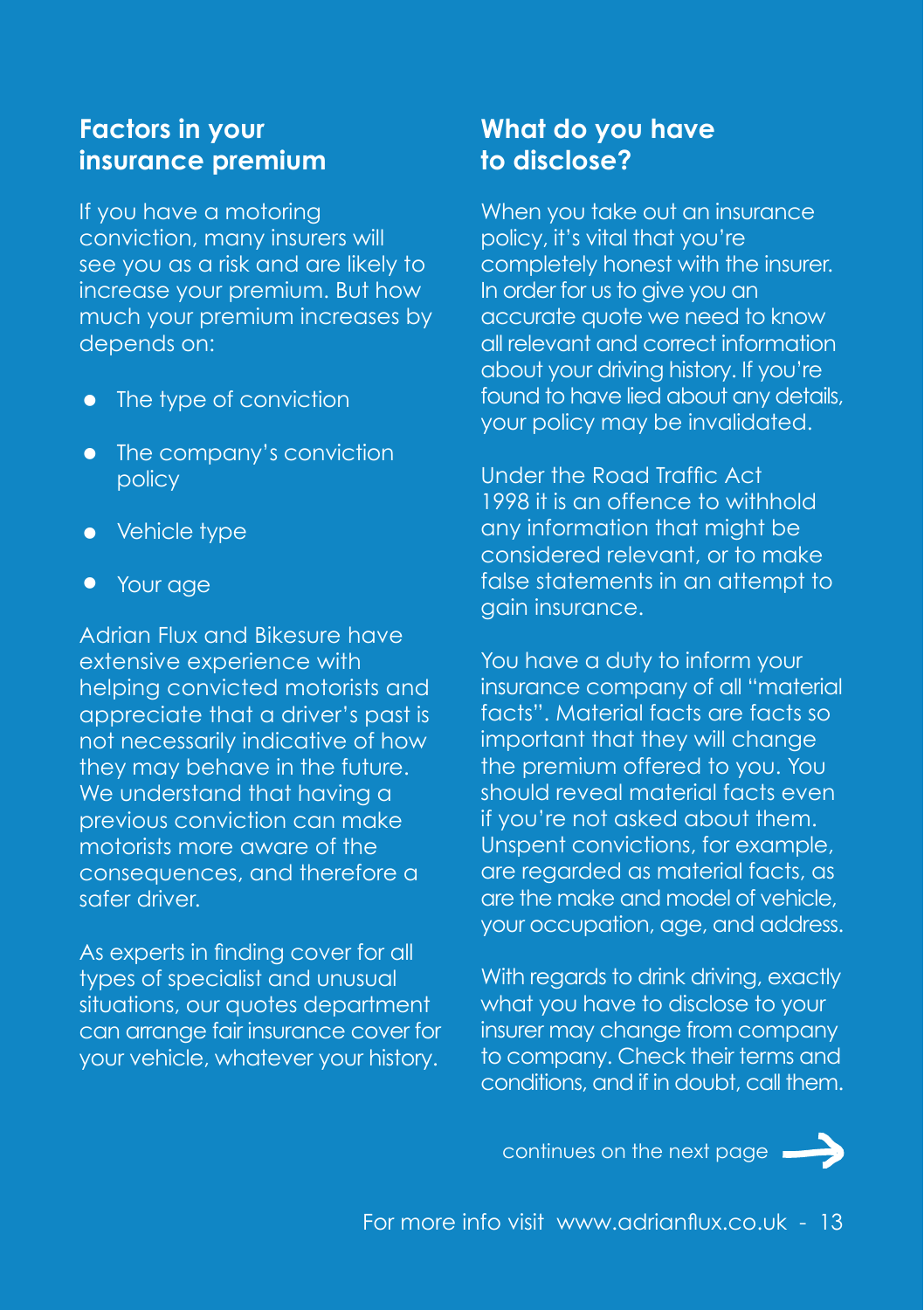#### Having said that, you MUST tell your insurer the following:

- If you receive penalty points or a ban **•**
- If you receive a criminal record e.g. speeding or drink driving
- If you have an existing medical **•** condition which could affect your driving ability





#### **Drink Driving (DR) Schemes**

Many insurers refuse to cover motorists with previous convictions, such as drink driving. In this case you need to look for a specialist insurer who will help you get back on the road. With regards to DR convictions, Adrian Flux and Bikesure have the following insurance schemes in place:

- A number of exclusive schemes **•** that offer terms for drivers with DR convictions
- A number of exclusive schemes **•** that cater solely for drivers with poor driving records including DR convictions
- Discounts off a number of **•** schemes for clients who complete DR rehabilitation courses (this can be up to 20%)
- Delegated Supervisor schemes which can offer bespoke rates for convicted drivers, taking into consideration all risk factors, circumstances etc so we treat every risk on its individual merits rather than making assumptions. **•**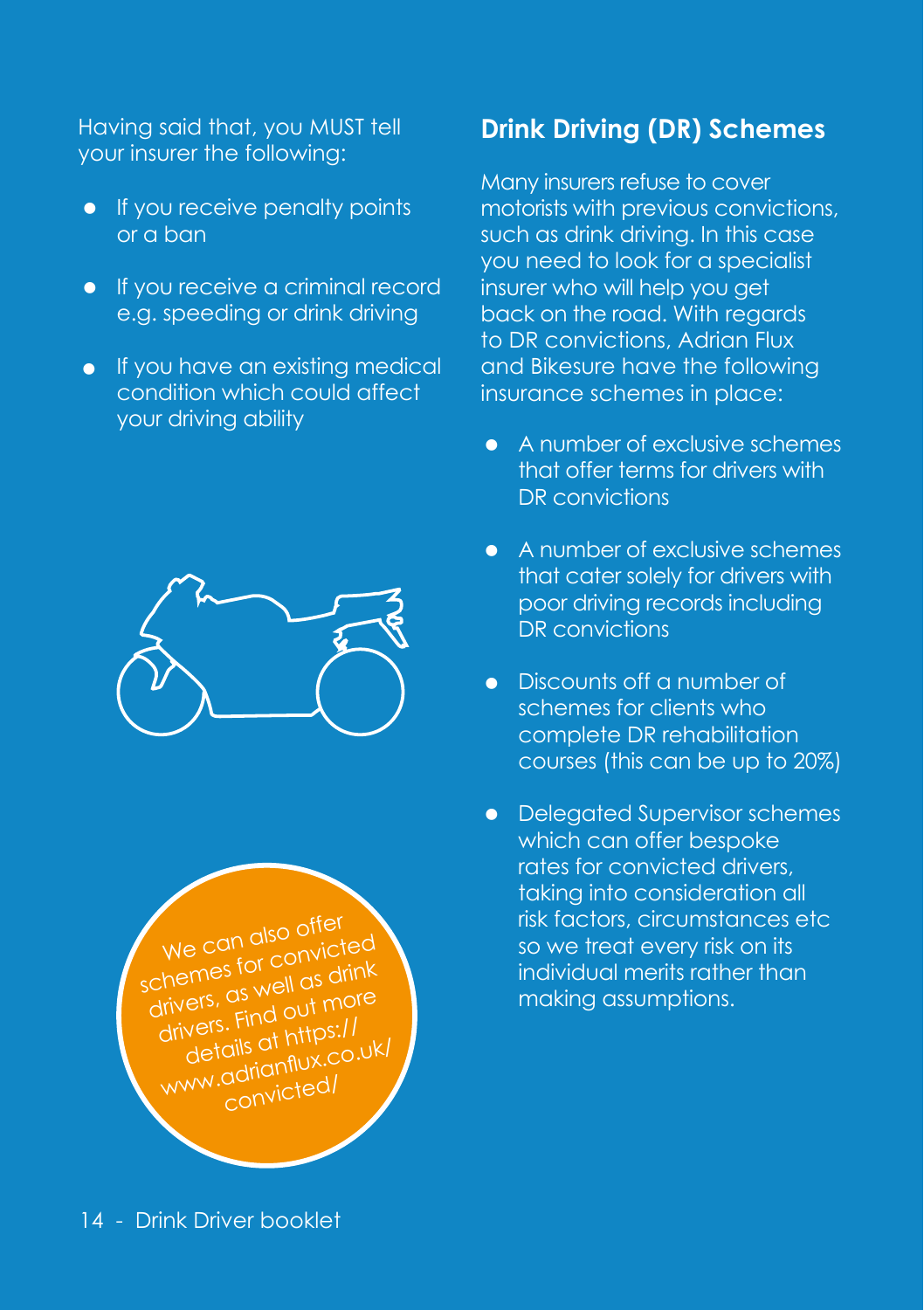#### **Top Tips For Cheaper Insurance**

A DR10 (drink driving conviction) will increase your insurance premium as you are considered a higher risk driver. Remember, you must declare your conviction to any insurers otherwise your policy will almost certainly be invalid.

Everyone knows that it pays to shop around when it comes to insurance, but many comparison sites won't make allowances for convicted or drink drivers.

Adrian Flux and Bikesure are different; we treat each customer as an individual and work to get the best deal for your exact requirements. By comparing a panel of insurers we are able to offer you the best price, and a policy tailored to your needs.

So, as you start to plan your return to the road, here are our top tips for getting cheaper insurance:

**Higher excess •**

You have to pay a voluntary excess on nearly all policies, but increasing that amount may lower the cost of your premium

## **Limited mileage •**

By agreeing with your insurer that you will only drive a set number of miles a year, you can reduce the cost of your premium

**Electoral roll •**

Make sure you are registered on the electoral roll and use your full name and address when obtaining a quote. This allows insurers to check your credit history and could result in a cheaper premium.

## **Change vehicle •**

Buying a cheaper, or less powerful car or motorcycle from a lower insurance group can decrease the cost of your insurance premium

## **Add a named driver •**

This can lower your premium substantially, especially for younger car drivers

## **Ask about specialist schemes •**

High risk or DR insurance schemes could save you a lot of money compared to a regular policy